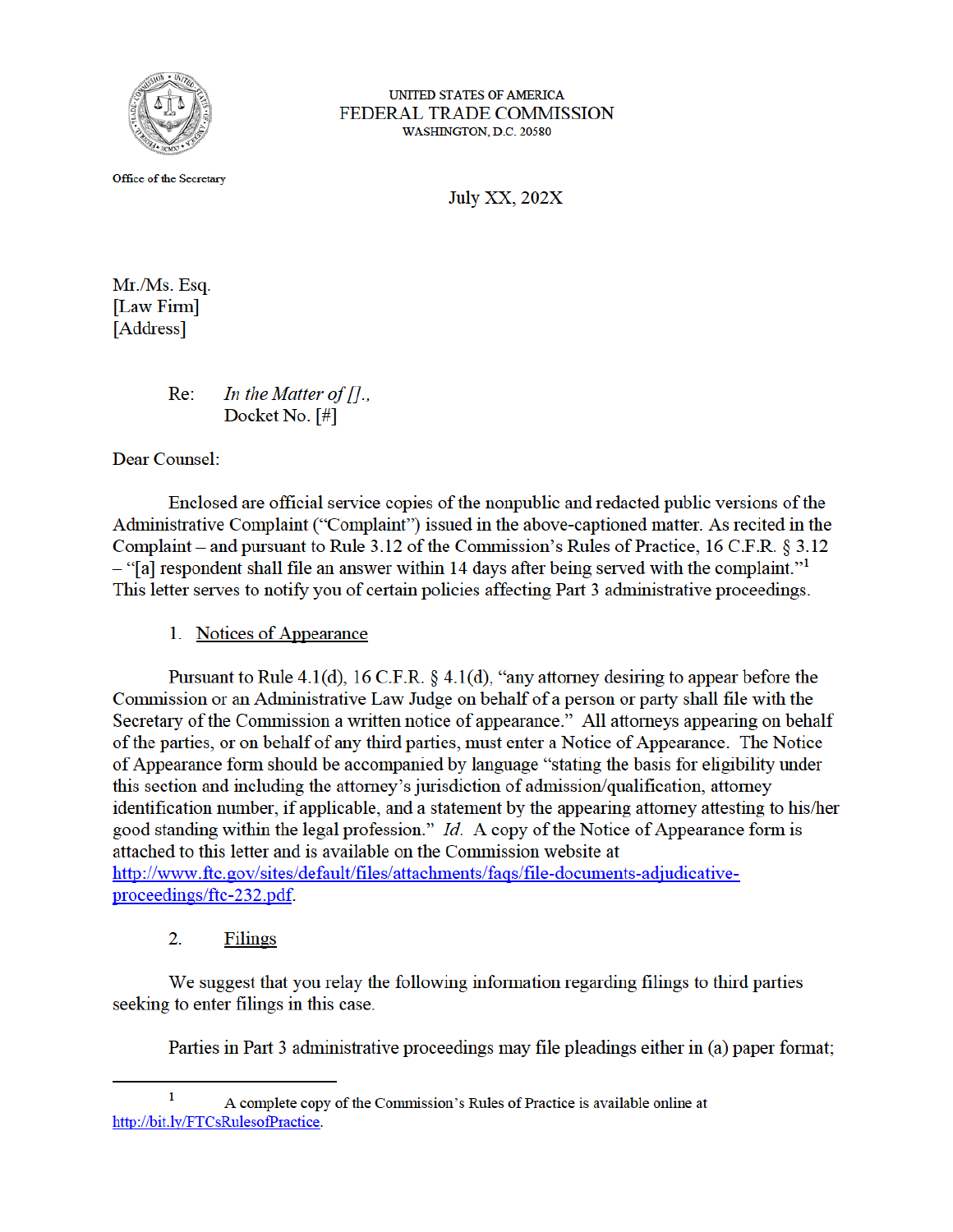Counsel for [], Docket No. [#] July xx,  $202x - Page 2$ 

electronic filing system;<sup>2</sup> or (c) electronically using the Commission's encrypted file transfer (b) electronically through FTC Administrative E-File System (AEFS), the Commission's protocol. Courtesy copies of all filings in adjudicative proceedings should be emailed to the Secretary at ElectronicFilings@ftc.gov.

# A. Filing Documents in Paper Form

Documents may be filed in paper format by hand-delivering or mailing the filing to:

Office of the Secretary Federal Trade Commission Constitution Center 400 Seventh Street, S.W., Suite 5610 Washington, D.C. 20024 Attn: Docket No. [#]

# B. Filing Documents Electronically Through AEFS

Documents may also be filed electronically through the Administrative E-File System (AEFS) at https://adminefiling.ftc.gov/ftcefile. All documents submitted through AEFS must be submitted in .PDF format.<sup>3</sup>

obligations. Service by electronic delivery shall be conducted pursuant to Commission Rule  $4.4(c)(2)$  by emailing a convete lead countlist council and a context convete. Please note that electronically filing a document via AEFS does not fulfill your service 4.4(e)(2) by emailing a copy to lead complaint counsel and a courtesy copy to ElectronicFilings@ftc.gov. You are also required to comply with any additional requirements that the designated Administrative Law Judge or the Commission may establish regarding the submission of courtesy copies.

Should you have any questions regarding AEFS, a copy of the External User Manual is available at https://www.ftc.gov/system/files/attachments/faqs/file-documents-adjudicativeproceedings/aef\_user\_manual\_external\_filer.pdf.

### C. Filing Documents Electronically Using Encrypted FTP Transmission

Parties may also submit an electronic copy of any filings by transmitting such documents in encrypted format via the Accellion FTP encryption system that the Office of the Secretary will make available to a party upon request. Documents may be in any format and may be as much as 12GB in size. Accordingly, we recommend using this filing option for large files, files containing video or audio attachments, or files containing large spreadsheets.

<sup>&</sup>lt;sup>2</sup> Commission Rule 4.2(c)(1)(i), 16 C.F.R. § 4.2(c)(1)(i), provides that "[d]ocuments may be filed electronically by using the Office of the Secretary's electronic filing system and complying with the Secretary's directions for using that system. . . . ," and Commission Rule 4.2(b), 16 C.F.R. § 4.2(b), provides that "[e]very page of each such document shall be clearly and accurately labeled "Public", *"In Camera"* or "Confidential."

 3 Redactions must be effected by completely deleting the *in camera* or otherwise confidential material before filing. Simply masking the *in camera* or otherwise confidential material -- through the use, for example, of a white type font -- is insufficient.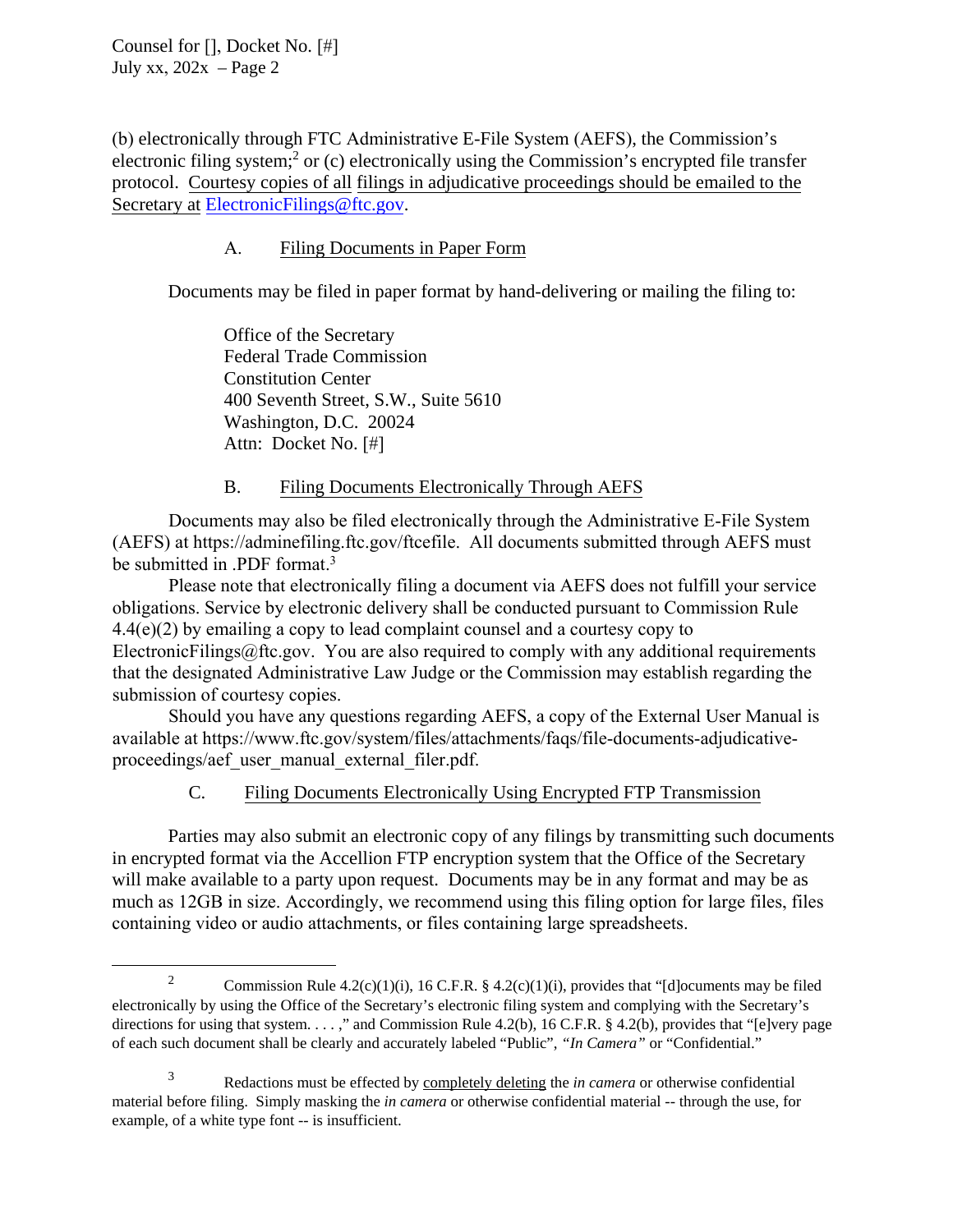$\mathcal{R}^{\prime}=\mathcal{R}^{\prime}$ 

To utilize the FTP encryption system, a party must submit a request for access to the system at least one business day prior to the date the party plans to transmit the encrypted filing to the Office of the Secretary. Such request for access should be sent via email to Electronic Filings  $@$  ftc.gov. The subject line of the email should read "Request to File with Encryption," followed by the case's docket number. Within the same business day of the request, the requester will receive an email from Office of the Secretary staff with instructions for the secure filing of encrypted documents using the Accellion encryption system.

### $3<sub>1</sub>$ Filings Before the Administrative Law Judge

For all filings before the Administrative Law Judge, courtesy copies should be emailed to the Administrative Law Judge at  $\int |\omega|$  ftc.gov and to the Secretary at Electronic Filings  $\omega$  ftc.gov. Each such courtesy copy should be transmitted at or shortly after the time of filing. The subject line of all submissions to  $\iint \omega$ ftc.gov or Electronic Filings  $\omega$ ftc.gov should set forth *only* the Docket Number and the title of the submission.

Please make sure that filings directed to the Administrative Law Judge bear the following caption:

# UNITED STATES OF AMERICA BEFORE THE FEDERAL TRADE COMMISSION OFFICE OF ADMINISTRATIVE LAW JUDGES

This will ensure the filing is properly directed to the Office of Administrative Law Judges for consideration.

#### $\overline{4}$ **Filings Before the Commission**

In the event a party files a dispositive motion, such as a motion to dismiss, a motion to strike, or a motion for summary decision (and responses and replies thereto),<sup>4</sup> or an interlocutory motion appealing a decision by the Administrative Law Judge, such pleadings should be filed for consideration by the Commission.

All pleadings for consideration by the Commission (rather than by the Administrative Law Judge) should include the following caption:

 $\overline{A}$ 

See Rule 3.22(a), 16 C.F.R. § 3.22(a).